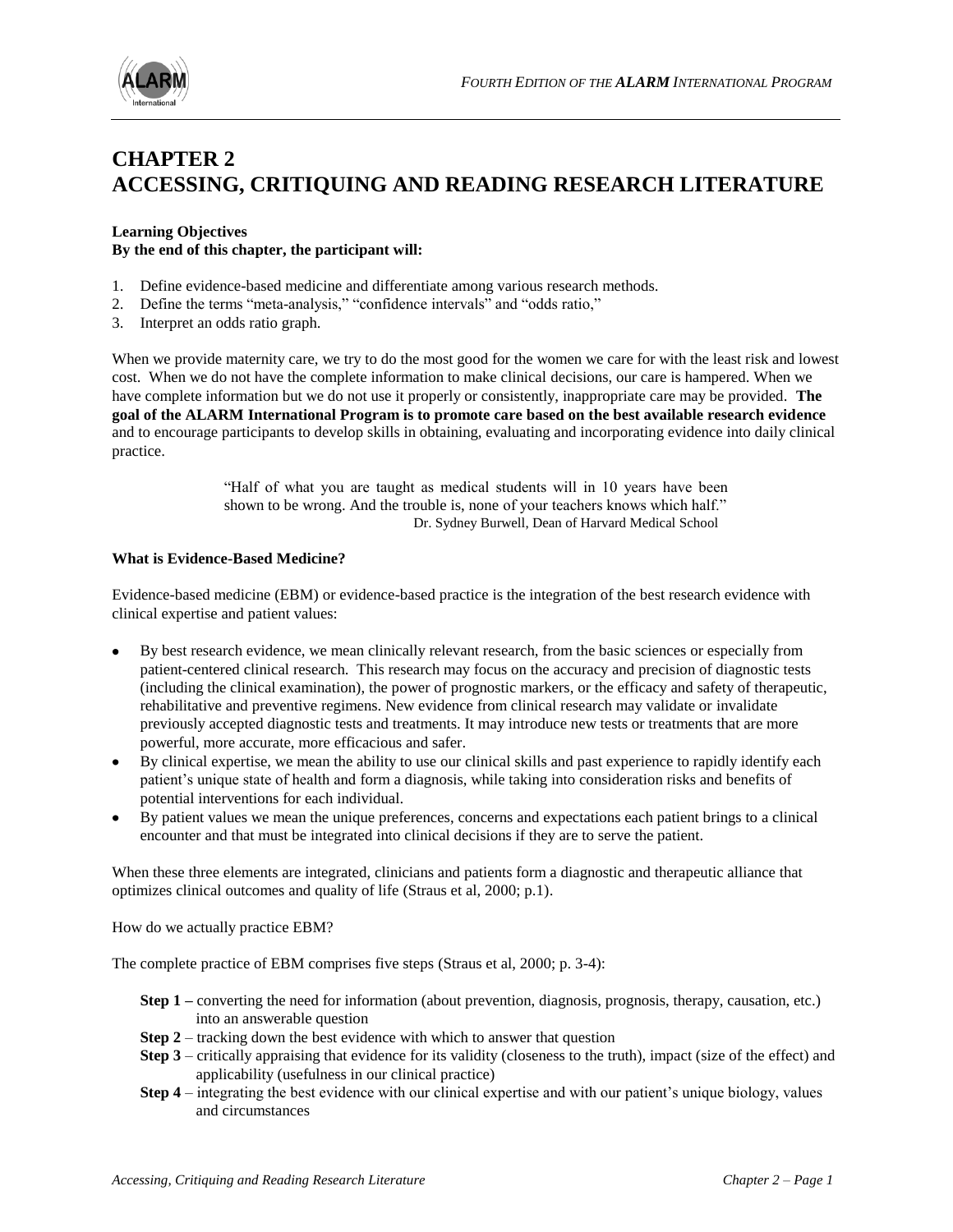

**Step 5** – evaluating our effectiveness and efficiency in executing steps 1–4 and seeking ways to improve them both for next time

# **Step 1 - Asking answerable clinical questions**

To obtain the evidence we need to practice effectively, we have to ask an answerable question. Let us consider a clinical scenario (example):

A 20-year-old primigravida presents for a routine prenatal visit at 28 weeks gestation. She is healthy and has had no complications in this pregnancy. You review her laboratory results that confirm she is HIV positive. In your discussion of her HIV status with her, she asks what this will mean for her unborn baby. You discuss mother to child transmission (MTCT) of the virus, and she asks if there is anything, you can do to prevent this. You have heard about antiretroviral (ARV) prophylaxis for MTCT but you do not know if it is effective.

In forming our question, we can use the acronym PICO to ensure that we have all of the important elements of the question. We need to identify the Patient (P), the Intervention of interest (I), the Comparison of interest (C) and the Outcome of interest (O). Refer to Table 1.

**Table 1: PICO**

| Patient      | Pregnant woman 28 weeks gestation          |  |
|--------------|--------------------------------------------|--|
| Intervention | ARV prophylaxis for MTCT of HIV prevention |  |
| Comparison   | No ARV prophylaxis                         |  |
| Outcome      | Reduced MTCT of HIV                        |  |

Question: Is ARV prophylaxis in the last trimester of pregnancy effective in preventing MTCT of the HIV?

# **Step 2 – Tracking down the best evidence**

#### *Types of Evidence*

Evidence can be qualitative or quantitative. **Qualitative evidence** is "the organization and interpretation of non numerical information for the purpose of discovering important underlying dimensions and patterns of relationships" Polit D et al, 1995; p 630). **Quantitative evidence** uses numerical data, analyzed through statistical procedures for the purpose of describing phenomena, relationships and significance of the results. Evidence presented in the ALARM International Program consists primarily of quantitative data.

Quantitative research trials can range from weak to strong in terms of scientific rigor. The strongest quantitative evidence comes from randomized controlled trials (RCTs). In a RTC, each participant has an equal chance of being in any group in the study. There is no bias in assigning some participants to one intervention and others to another intervention. Based on the group results, the outcomes and value of an intervention can be determined.

Observational studies test a hypothesis using "cases" and "controls" and allow nature to take its course without controlling for confounders or bias. Two types of observational studies are **cohort** and **case control**. A **cohort study** classifies subjects or individuals according to exposure to the intervention or treatment (cases) or to nothing (controls). It then follows subjects over time to see how they respond to the intervention or treatment. The outcomes of the "cases" are then compared to those of the "controls". A **case control study** is a retrospective study that compares a group of individuals with the outcome of interest, such as a condition or disease, and then looks back in time to investigate "exposures" that may have caused the outcome or condition or disease.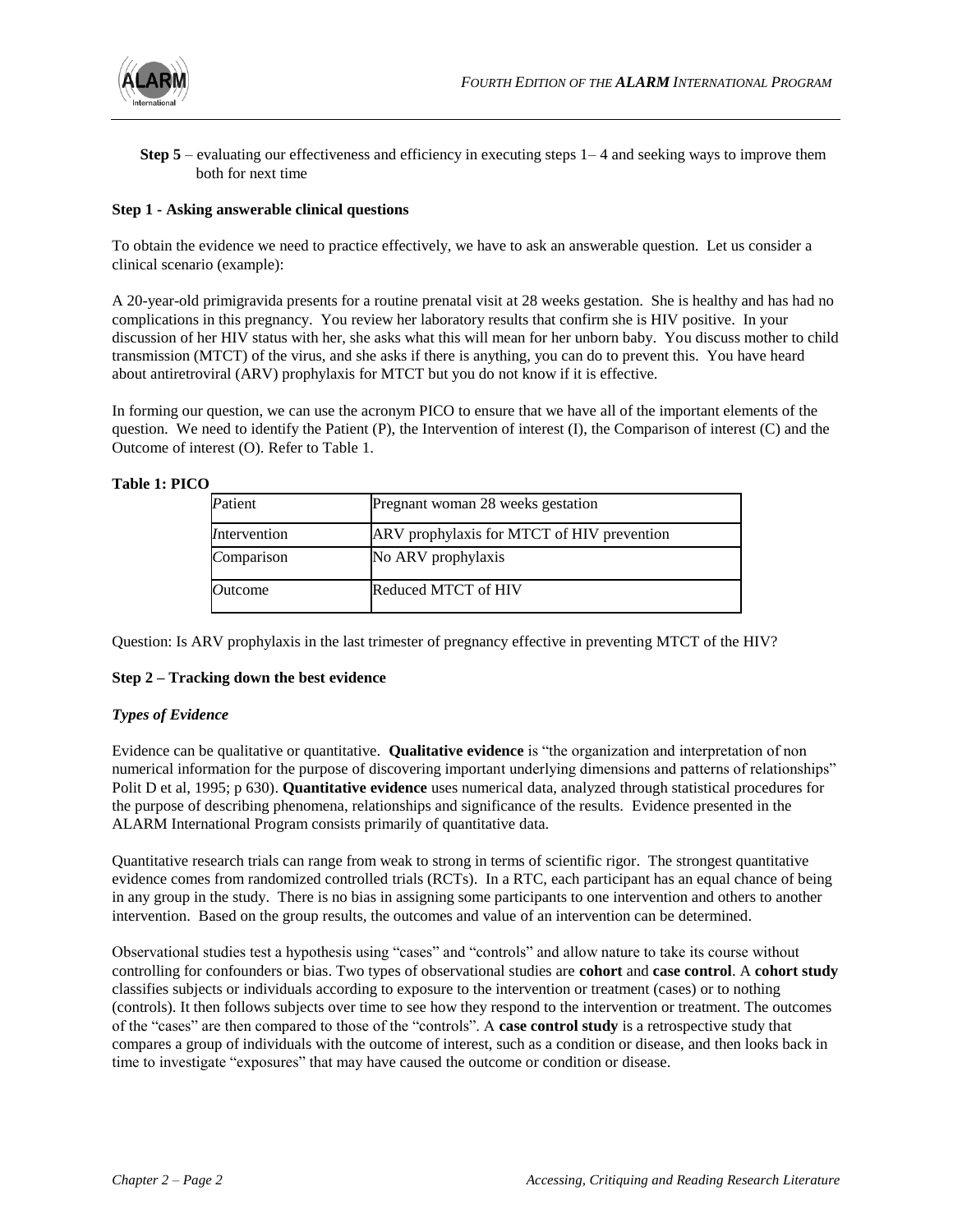

Evidence collected from prospective research trials is more powerful than that collected from a retrospective analysis of outcomes. In a prospective trial, the researcher has a hypothesis or idea and goes forward in time collecting data to observe the results of an intervention. Variables can be anticipated, and the study can be designed to control for those variables. A retrospective trial is not as powerful because it looks back in time at events that have occurred. The researcher cannot control for variables and must often rely upon charts that are incomplete.

Therefore, a prospective RCT, which controls for known and unknown variables between those receiving and those not receiving a given intervention, is the most powerful way to discover if the intervention has a significant impact. Figure 1 demonstrates the levels of evidence according to the strength of study design.

# *Meta-analysis*

Trials are more likely to show a difference between the intervention and control group, if it truly exists, when the numbers studied are large and when the difference in outcome is great.

In obstetrics, most serious outcomes are rare. This means it can be very difficult or impossible to carry out RCTs that are powerful enough (have enough subjects) to demonstrate a difference between a treatment and control group, even if it exists. Trials that have been done are often too small alone to provide statistically significant results. Meta-analysis is one tool that may allow useful information to be obtained from these studies.

A meta-analysis is a systematic evaluation of a collection of several studies that are similar in design, study populations and outcomes examined. By combining data appropriately, the answer to an important question may be found in the cumulative information in the medical, nursing and midwifery literature. The systematic review of the medical literature, which is done by the researchers who retrieve and synthesize the information and make it more readily available for our use, is a secondary benefit of meta-analysis.

# **Figure 1 - Levels of evidence**



Statistical tests are used to summarise findings and can be used to establish whether research results are valid and reliable.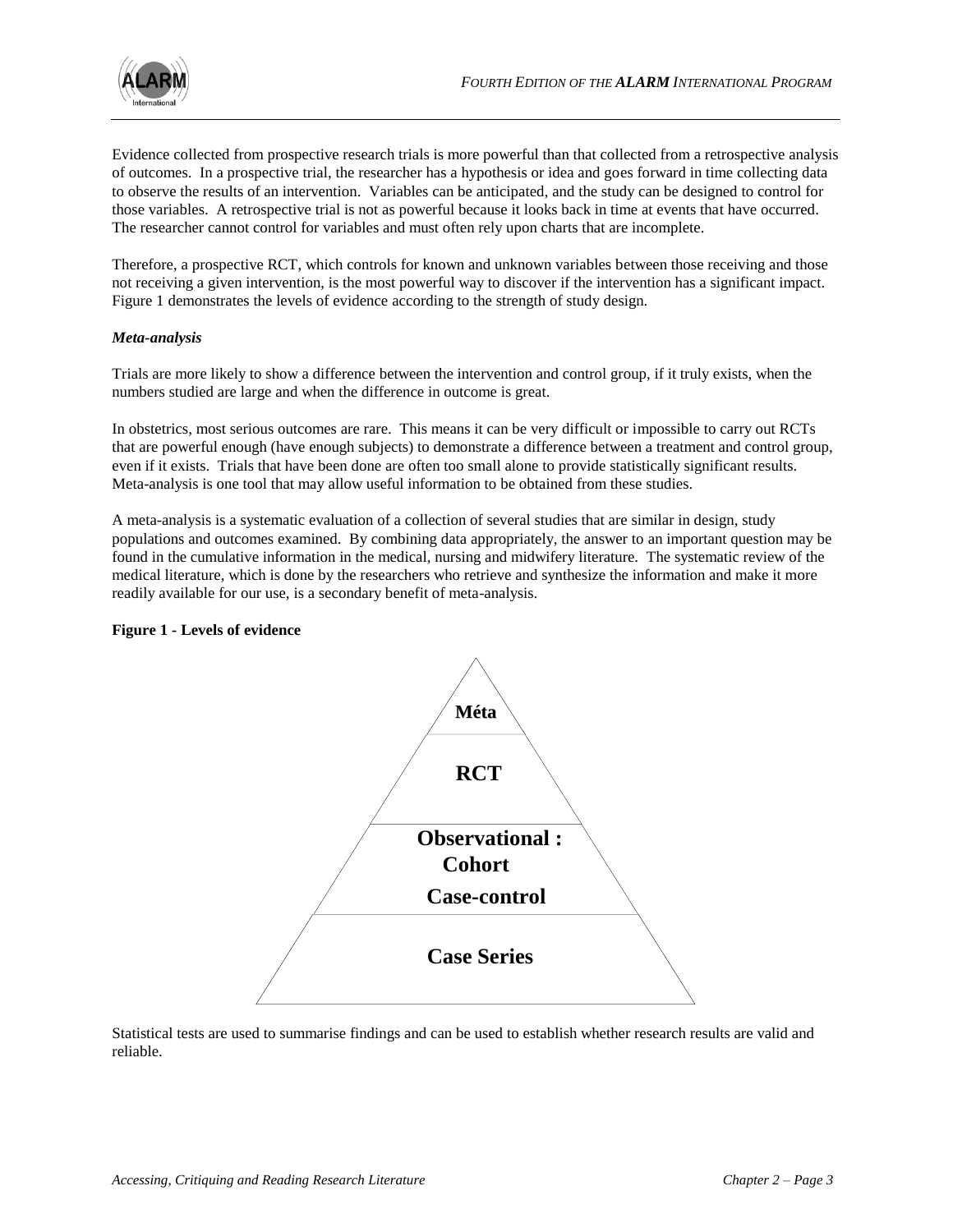

Available websites for obtaining information include:

- [http://www.google.com](http://www.google.com/) or [www.scholar.google.com](http://www.scholar.google.com/)
	- These search engines can be very useful in getting an overview of what can be found on a topic. They will locate articles recently published on a topic
- [http://www.emedicine.com](http://www.emedicine.com/)
	- This is a very handy site for health care providers in getting quick access to material. Alternatively, you can type in your search topic "postpartum haemorrhage" followed by emedicine in your search engine, such as Google, and it will bring you directly to the emedicine website.
- [http://www.ncbi.nlm.nih.gov](http://www.ncbi.nlm.nih.gov/)
- This is the website of the National Library of Medicine and the National Institute of Health in the USA
- [http://www.cochrane.org](http://www.cochrane.org/)
	- This is the website where you will find the Cochrane reviews. The abstract is available at this website for all of the systematic reviews that have been done. Developing countries can also access a selection of systematic reviews from the Cochrane Library including commentaries of relevance to a developing country environment, videos, etc. in English, Spanish and Chinese. This is available free of charge to developing countries from:

WHO HRP, CH 1211 Geneva 27, Switzerland Fax 0941 22 791 -4171/ Tel -3380 (J Khanna) Email [RHL@who.ch](mailto:RHL@who.ch) [http://www.rhlibrary.com](http://www.rhlibrary.com/)

#### **Step 3 – Critically appraising that evidence for its validity (closeness to the truth), impact (size of the effect) and applicability (usefulness in our clinical practice)**

The skills of critically appraising the research literature are beyond this course. There are good, reliable resources of information that have undergone extensive peer review and appraisal. This would include a well-completed metaanalysis, such as the Cochrane reviews, and guidelines from various sources that have been based on reviews of the research literature. Some of these clinical practice guidelines can be found at:

- [http://www.sogc.org](http://www.sogc.org/)
- The website of the Society of Obstetrics and Gynaecology of Canada (SOGC)
- [http://www.rcog.uk.org](http://www.rcog.uk.org/)
	- The website of the Royal College of Obstetrics and Gynaecology in the United Kingdom

It must always be remembered that much of the clinical care provided is not supported by "good" evidence simply because trials have not been done. Whenever possible, we must use the information from sound systematic reviews to guide us in the appropriate and compassionate practice of medicine.

# **Step 4 and Step 5**

Although Step 4, "Integrating the best evidence with our clinical expertise and with our patient"s unique biology, values and circumstances," and Step 5, Evaluating our effectiveness and efficiency in executing steps 1–4" and seeking ways to improve them both for next time" are steps that health care providers need to incorporate into their daily practice, they go beyond the scope of this course. However, with the information and skills from the course you will be able to begin or to continue in the practice of EBM.

# **EBM Favourites**

Following are definitions for some key terms used in the ALARM International Program.

- Absolute Risk Reduction, ARR: the absolute arithmetic difference in rates of bad outcomes between experimental and control participants in a trial
- Relative Risk Reduction, RRR: the proportional reduction in rates of bad outcomes between experimental and control participants in a trial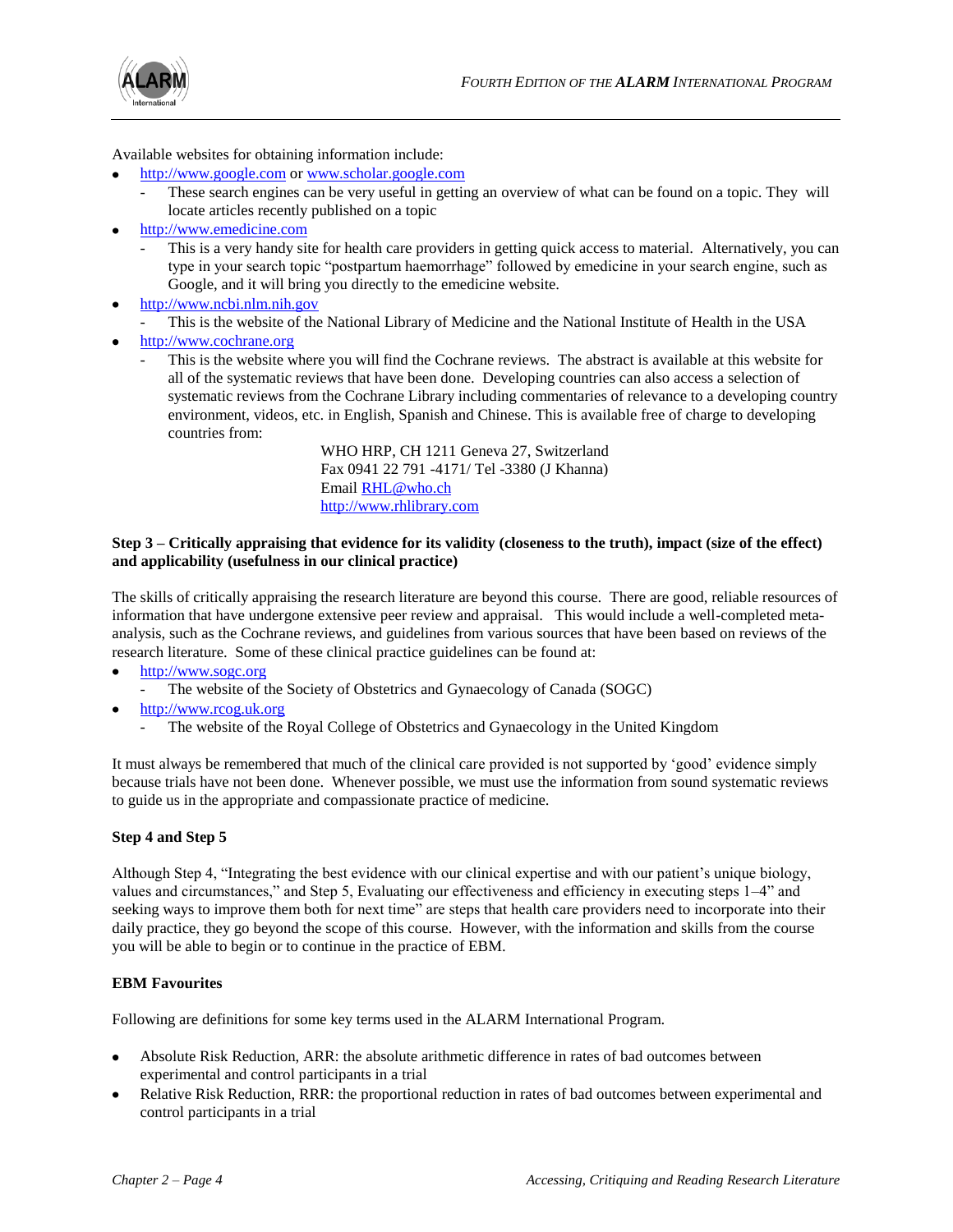

- Numbers Needed to Treat, NNT (or NNP: numbers needed to prevent): the number of patients who need to be treated to achieve one additional favourable outcome
- Relative Risk, RR: the proportion of rates of bad outcomes between experimental and control patients in a trial (used in RCTs, cohort studies, and meta-analysis of RCTs)
- Odds Ratio, OR: the ratio of the odds of having the target disorder in the experimental group relative to the odds in favour of having the target disorder in the control group (used in case control studies where only the odds (and not risk) can be calculated.

# **Relative Risk**

The relative risk (RR) statistic is defined as the probability of the outcome of interest in the exposed (or treated) group divided by the probability of disease in the unexposed or untreated group. The RR can be calculated based on findings from clinical trials or based on results from cohort studies by comparing outcomes in two different groups.

The RR helps to determine if there is an increase or decrease in risk associated with the exposure and outcome variables. The risk of an outcome is simply the rate of the outcome in the group studied. The RR compares the risk in the exposed and unexposed groups or in the treated and untreated groups.

# *Calculating Risk*

Using the data presented in Table 2, the risk of the outcome (HIV transmission) in the treatment group is 12 infants out of a total of 100 infants (12/100), which is to say the risk is 0.12 or 12%.

The risk of the outcome (HIV transmission in the placebo group is 25 infants out of a group of 100 infants, (25/100), which is to say the risk is 0.25 or 25%.

| <b>Relative Risk (RR)</b> | $= [a/(a+b)]/[c/(c+d)]$ |
|---------------------------|-------------------------|
|                           | $= [12/100] / [25/100]$ |
|                           | $=.48$                  |

This result of RR = 0.48 means that the likelihood of MTCT of HIV is decreased if an ARV treatment is used; i.e. it is 0.48 times as likely or nearly half as likely that MTCT will occur if an ARV is used.

In this example, the 95% CI can be calculated to be 0.26 to 0.90. Because this value does NOT contain the value 1, we would consider that it is statistically significant.

# **95% Confidence interval**

95% confidence intervals (CIs) around a statistical outcome can be calculated to help us understand the degree of precision of the finding, as well as to determine if the finding is statistically significant. The CI is a measure of statistical significance, generally calculated as the least and greatest value within which (in the case of RR) the RR results of this same experiment would fall 95% of the time. If the null value (usually 1, but can be 0) is between the lower and higher CI, then the result is not statistically significant; otherwise the result is statistically significant at level of P<0.05. Other useful information about the 95% CI is that as the sample size increases the 95% CI becomes more precise (narrower), and as the variation in the sample increases the 95% CI becomes less precise (wider).

Let us look at our hypothetical case of rates of MTCT of HIV with ARV in pregnancy vs. placebo. Suppose we found a study, which had randomized women to antenatal ARV in pregnancy vs. placebo. The results are presented in Table 2.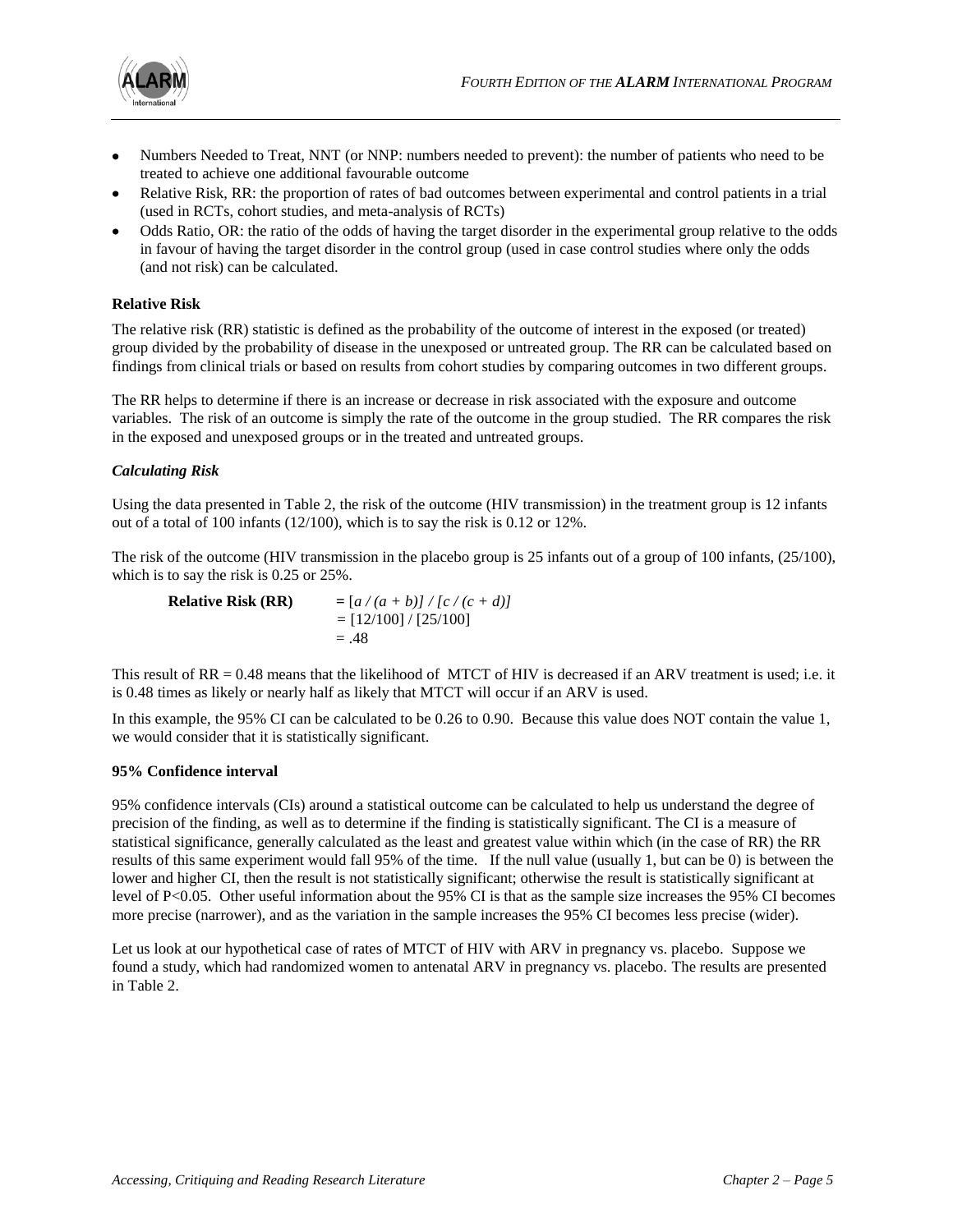

# **Table 2 - Relative Risk**

|                      | <b>Infant</b><br>infections | <b>Non-Infected</b><br><b>Infants</b> | <b>All Births</b> |
|----------------------|-----------------------------|---------------------------------------|-------------------|
| <b>ARV</b> Treatment | 12(a)                       | 88(b)                                 | $100(a + b)$      |
| <b>Placebo</b>       | 25(c)                       | 75(d)                                 | $100(c+d)$        |
| <b>Total</b>         | $a + c$                     | $b + d$                               | $ 200 (a+b+c+d) $ |

# **Using the EBM Favourites**

Using our example from above, of ARV treatment during pregnancy in HIV-positive mothers

- Absolute Risk Reduction  $(ARR) = 25\% 12\% = 13\%$
- Relative Risk Reduction (RRR) =  $13/25 = 0.52$  (52%)
- Numbers Needed to Treat (NNT) =  $1/ARR = 1/0.13 = 8.3$  (8) mothers have to be treated to prevent one infant from getting HIV

Sometimes a comparison is made of the odds of having an outcome between two groups. This is particularly true in case control studies, where a group with a known condition is compared to a group without a condition and the likelihood of having been exposed to a risk is assessed. In this case, the odds of exposure are compared between the groups, and an **odds ratio (OR)** is calculated. If we were calculating odds in our example above, the odds of having the outcome in the treatment group would be 12/88 (12 infants with the outcome to 88 without the outcome) and in the placebo group would be 25/75. When the outcome is very small and the sample size is large, the RR and the OR are very close in value.

# **Reading Data Summary Graphs**

Individual findings and aggregate findings are sometimes represented graphically in medical literature. The RR or OR (another commonly used statistic for comparing outcomes in study populations) can be presented as a point estimate with the associated 95% CI on a "forest plot" that uses a horizontal logarithmic scale. A vertical line drawn at "1" indicates no difference in the outcome between the two groups. Values less than one will be represented to the left of the vertical line, and those greater than one will be represented on the right side of the vertical line. The data presentation is usually constructed so that the results that are less than 1 are an improvement in outcome.

In figure 2, the outcomes of interest for a single trial are shown with their individual OR and CI.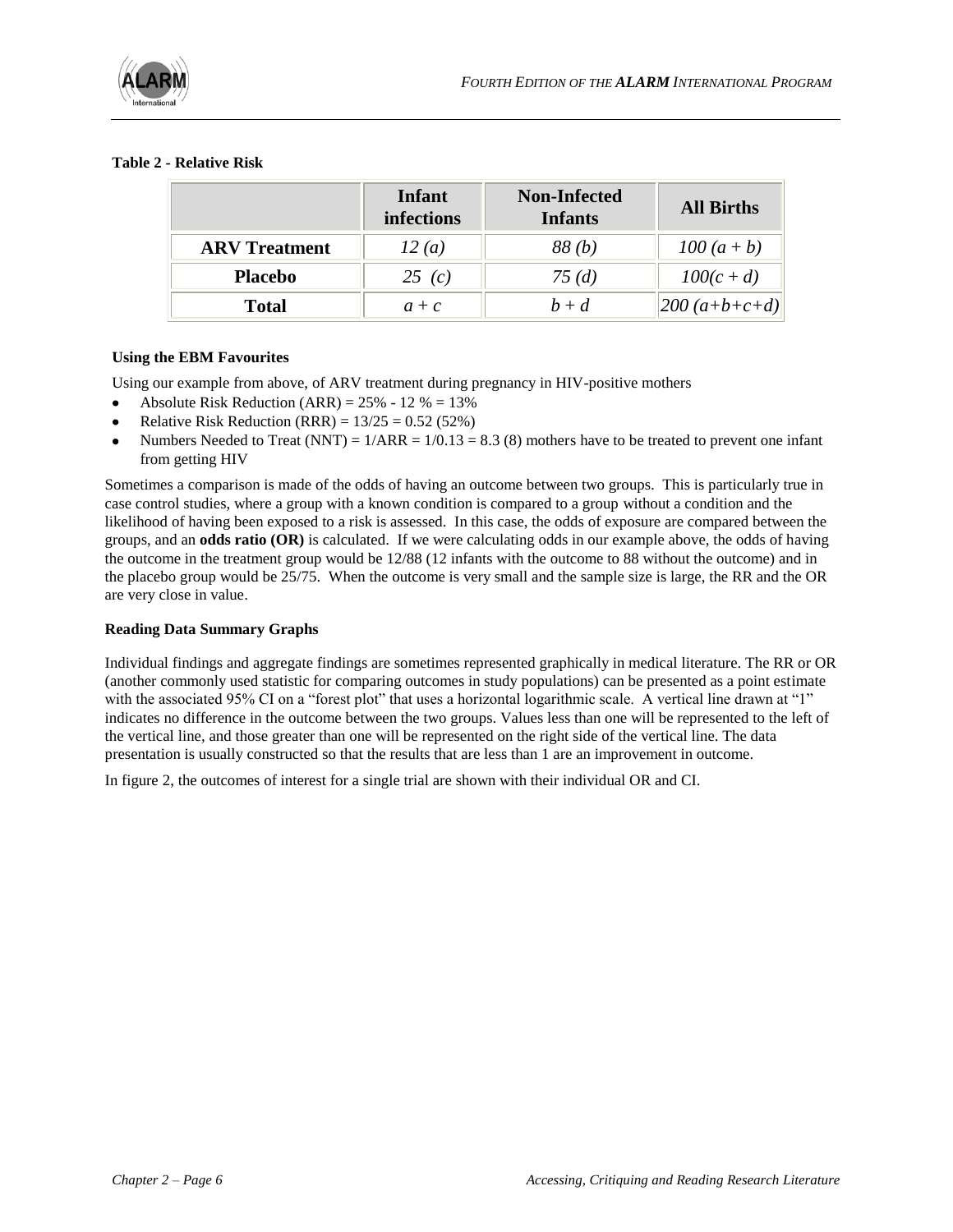



# **Figure 2 – Odds Ratio and Confidence Interval**

#### **Statistical significance vs. clinical significance in a single study**

Measurements of confidence, i.e. statistical significance, do not eliminate the possibility that the results of an experiment are due to chance; they just indicate how likely it is that such a result is due to chance. The judgment of the clinician is required to interpret whether or not a result is clinically significant regardless of the statistical expression of probability used.

In figure 3, the results of a single outcome of interest are combined to derive a total point estimate (typical OR) from several trials that have reported on this outcome.

# **Figure 3 - Effect of intervention on outcome of interest**



The CIs displayed for each study will vary according to study size and will be wider than the CI around the total; this is because the total is calculated based on the combination of results for all subjects in all of the studies included. In the example above, Trial C has the narrowest CI given its larger size. At times, a trial may fail to demonstrate a difference that truly exists because of a lack of power (i.e. not enough subjects, given the effect size). This might be the case in Trial D in the above example. Again, CIs that cross the vertical line at 1 means that the probability of this result occurring by chance alone is greater than 5% ( $P > 0.05$ ).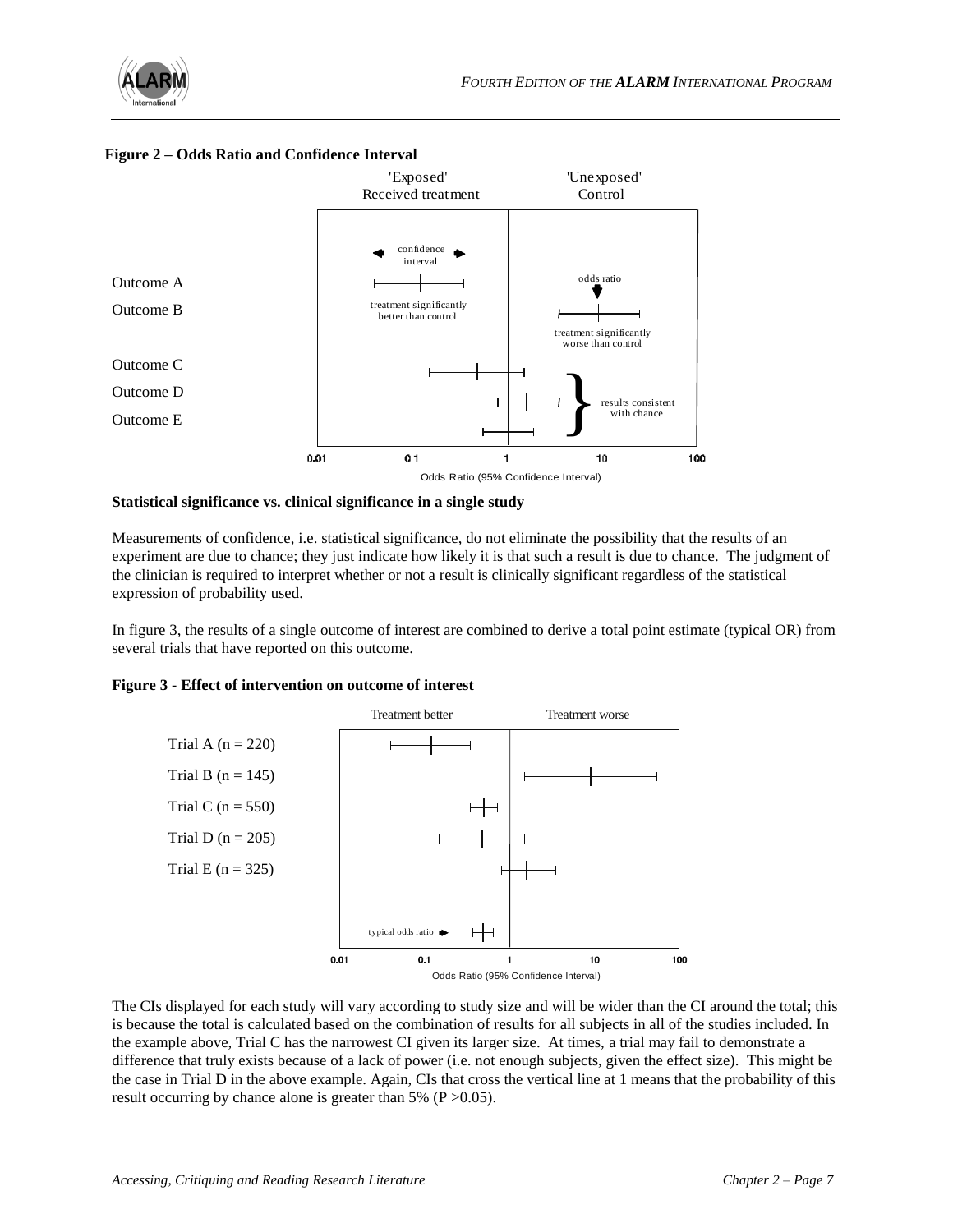

The results displayed in a meta-analysis fall into one of three categories:

- The point estimate lies to the left of the vertical axis (1) and the CI does not cross 1. This indicates that the outcome for the treated group is less likely to occur than in the control group, and the result is statistically significant. This is shown in Trials A and C and in the summary finding.
- The point estimate is at or near 1 and the CI line crosses 1, such as occurs in Trial D and E. This indicates that there is no statistically significant difference in outcomes between the groups.
- The point estimate lies to the right of the vertical axis and the CI line is completely to the right of 1. This indicates that the outcome is more likely to occur in the treated group than in the control group, such as in Trial B.

Even though several studies may not all achieve statistical significance individually, perhaps because some have insufficient numbers or the effect size is small, the meta-analysis display may show most of these studies demonstrate the same trend. Under this circumstance, when the total and its CI demonstrates a significance difference, one may be more confident that this difference truly exists.

A good example of an important meta-analysis in obstetrical management is that of the use of antenatal corticosteroids for preterm birth. Several studies were conducted to determine the impact on fetal lung maturity and the occurrence of neonatal respiratory distress syndrome.

# **Figure 4 demonstrates how the results of a meta-analysis are illustrated to identify the lead author, year of study publication and number of subjects in each trial.**

# Liggins, 1972 (n=1070) Block, 1977 (n=130) Schutte, 1979 (n=122) Taeusch, 1979 (n=127) Doran, 1980 (n=144) Teramo, 1980 (n=80) Gamsu, 1989 (n=268) U.S. Ante', 1981 (n=743) Morales, 1986 (n=245) Papageor', 1979 (n=146) Morrison, 1978 (n=126) Garite, 1992 (n=82) Schmidt, 1984 (n=65) Carlan, 1991 (n=24) Eronen, 1993 (n=66) Typical OR **0.01 0.1 <sup>1</sup> 1 0** Treatment better Treatment worse

# **Figure 4 - Results of a meta-analysis**

Statistical significance vs. clinical significance in a study.

Measurements of confidence (i.e. statistical significance) do not eliminate the possibility that the results of an experiment are due to chance; they just indicate how likely it is that such a result is due to chance. Once the practitioner is relatively confident that the research findings are "real," i.e. they are not chance occurrences, then judgment is required to interpret whether or not a result is clinically significant regardless of the statistical expression of probability used. For example, a study could show with very low probability of chance that using a new blood pressure medication will lower the blood pressure by 1 mm of mercury compared to the standard therapy. Because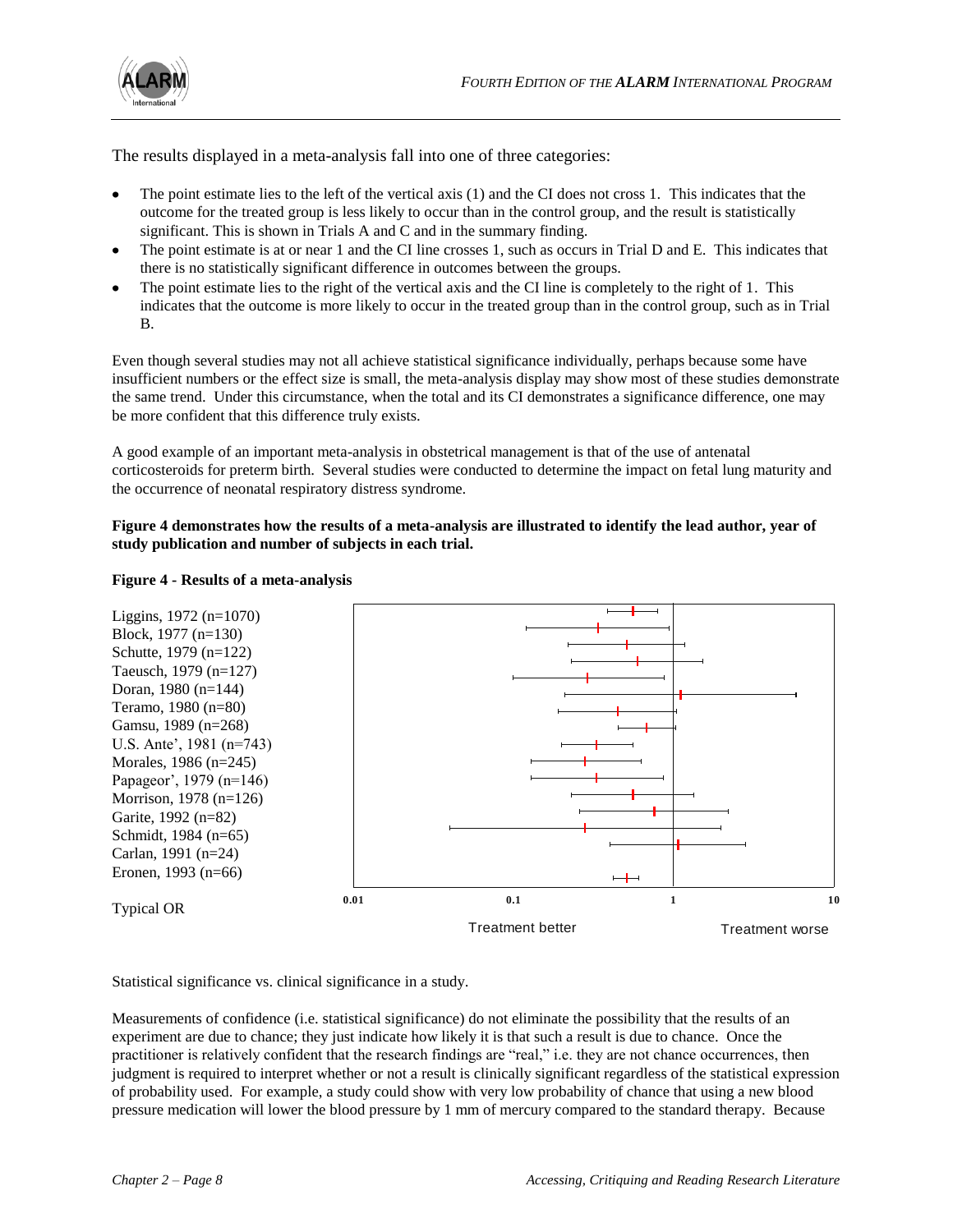

this decrease in blood pressure is not clinically important, based on this finding alone, it is unlikely that a practitioner would change prescribing patterns, even though the study was able to demonstrate a decrease that was **statistically significant**.

# **Critical Appraisal in Diagnosis and/or Screening**

Several indexes are used in order to answer question: Does this (valid) evidence demonstrate an important ability of this test to distinguish accurately patients who do and do not have a specific disorder?

- 1. **Sensitivity** is the likelihood that the diagnostic test will indicate the presence of disease when the disease is actually present. (True positive rate).  $[a/(a+c)]$
- 2. **Specificity** is the likelihood that the diagnostic test will indicate the absence of disease when the disease is actually absent. (True negative rate).  $[d/(b+d)]$
- 3. **Positive predictive value** is the likelihood that a positive test result actually means that the disease is present.  $[a/(a+b)]$
- 4. **Negative predictive value** is the likelihood that a negative test result actually means that the disease is absent.  $[d/(c+d)]$
- 5. **Bayes' Theorem:** The predictive value of a test will depend on the prevalence of the disease. With high prevalence, the positive predictive value will increase and vice versa (i.e. in a high prevalence setting, a positive test result is more likely to indicate a true positive than in a low prevalence setting)

# **Figure 5 - 2x2 table used to estimate the sensitivity, specificity, positive predictive value and negative predictive value of a diagnostic and/or screening tool**



For example, in the clinical setting of doing a culture for Group B Strep (GBS):

- Sensitivity of the test (positive culture) is the chance that if the woman had GBS it would be picked up by the test.
- Specificity is the chance that the test will indicate no GBS (negative culture) when in fact the woman does not have it.
- Positive predictive value is the chance that a positive culture represents GBS colonization.
- Negative predictive value is the chance that a negative culture actually rules out GBS.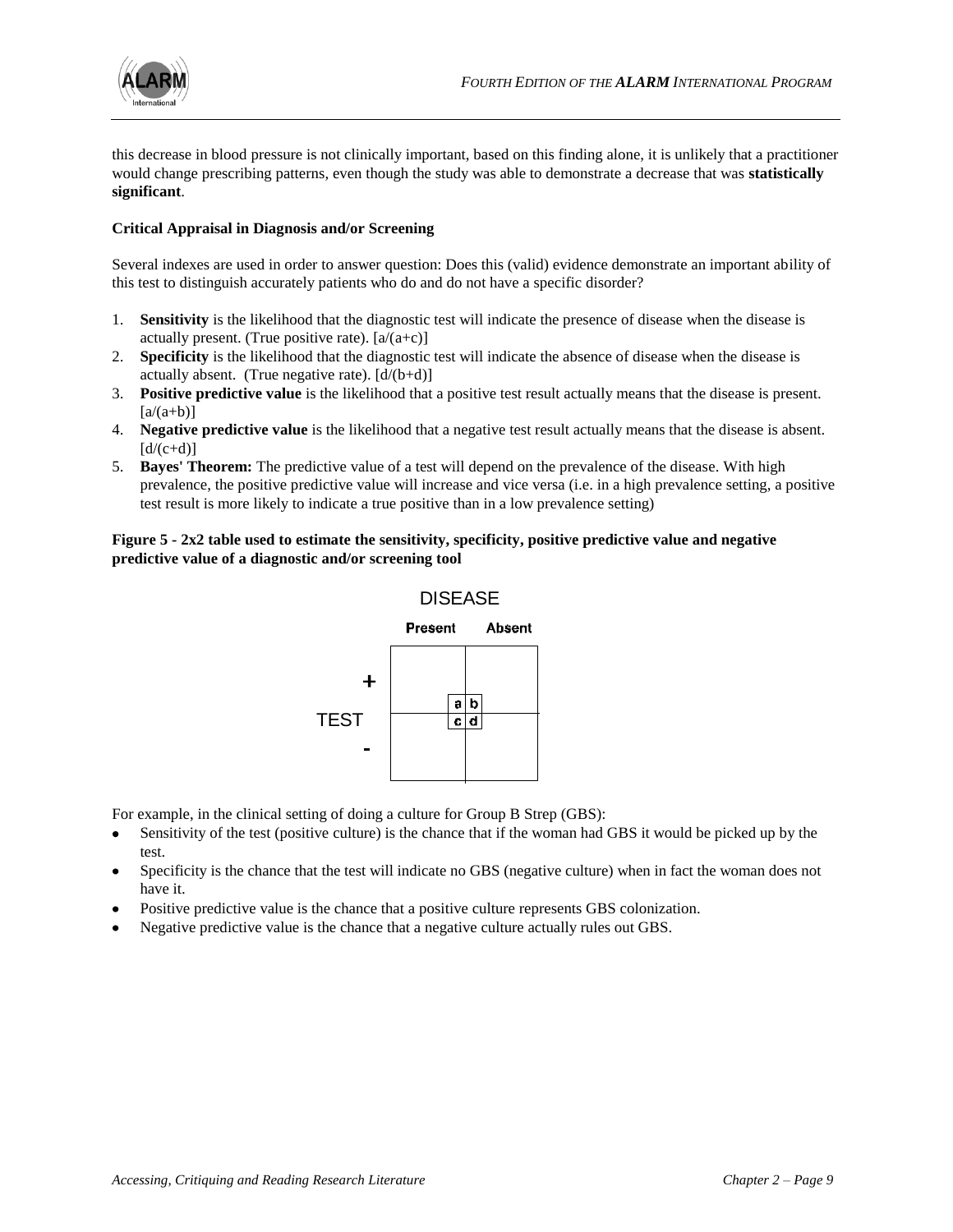

#### **Table 3 - Results of systematic review of serum ferritin as a diagnostic test for iron deficit anemia (example)**

| Target disorder (Iron deficit anemia)             |                    |               |                   |  |
|---------------------------------------------------|--------------------|---------------|-------------------|--|
| Diagnostic test result Anemia<br>(serum ferritin) |                    | No anemia     | Total             |  |
| Test positive                                     | 731<br>a           | 270<br>b      | $1001a+b$         |  |
| Test negative                                     | 78<br>$\mathbf{c}$ | 1500<br>d     | 1578 c+d          |  |
| Total                                             | 809<br>$a + c$     | 1770<br>$b+d$ | 2579<br>$a+b+c+d$ |  |

Sensitivity =  $a/(a+c) = 731/809 = 90\%$ 

Specificity =  $d/(b+d)$  =1550/1770= 85% Prevalence=  $(a+c)/(a+b+c+d) = 809/2579=31%$ 

Positive predictive value,  $PPV = a/(a+b) = 73%$ 

Negative predictive value,  $NPV = d/(c+d) = 95\%$ 

#### **Grades of Evidence and Classification of Recommendations**

Since 1976, the Canadian Task Force on the Periodic Health Examination has used explicit analytic criteria to guide its evaluation of the effectiveness of health care interventions. The criteria are summarized in a classification system that the SOGC and many other organizations have adopted. Graded strength is placed on published medical evidence based on the quality of its design. Greatest weight is placed on the features of study design and analysis that eliminate or minimize biased results. Recommendations are based on the level of evidence. The strongest recommendations (A and E) are reserved for interventions supported or negated by high quality studies (Type I or RCTs). Type II evidence is generally associated with B and D recommendations. In 2003, the Task Force on Preventive Health Care modified the grades to reflect the ongoing evolution of methodology and reporting. Recommendations after this change will include a redefinition of Grade C and the addition of an "I" grade. C grade recommendations are reserved for cases where evidence of adequate quality and quantity may exist but it is conflicting in that the effectiveness of the action remains unclear. Grade C signals a situation where other factors, such as values and individual patient characteristics, may play an even larger role than when evidence is clear-cut. An "I" grade implies that the existing body of evidence is of insufficient quantity or quality (or both) to support a specific recommendation (Canadian Task Force on Preventive Health Care, 2003).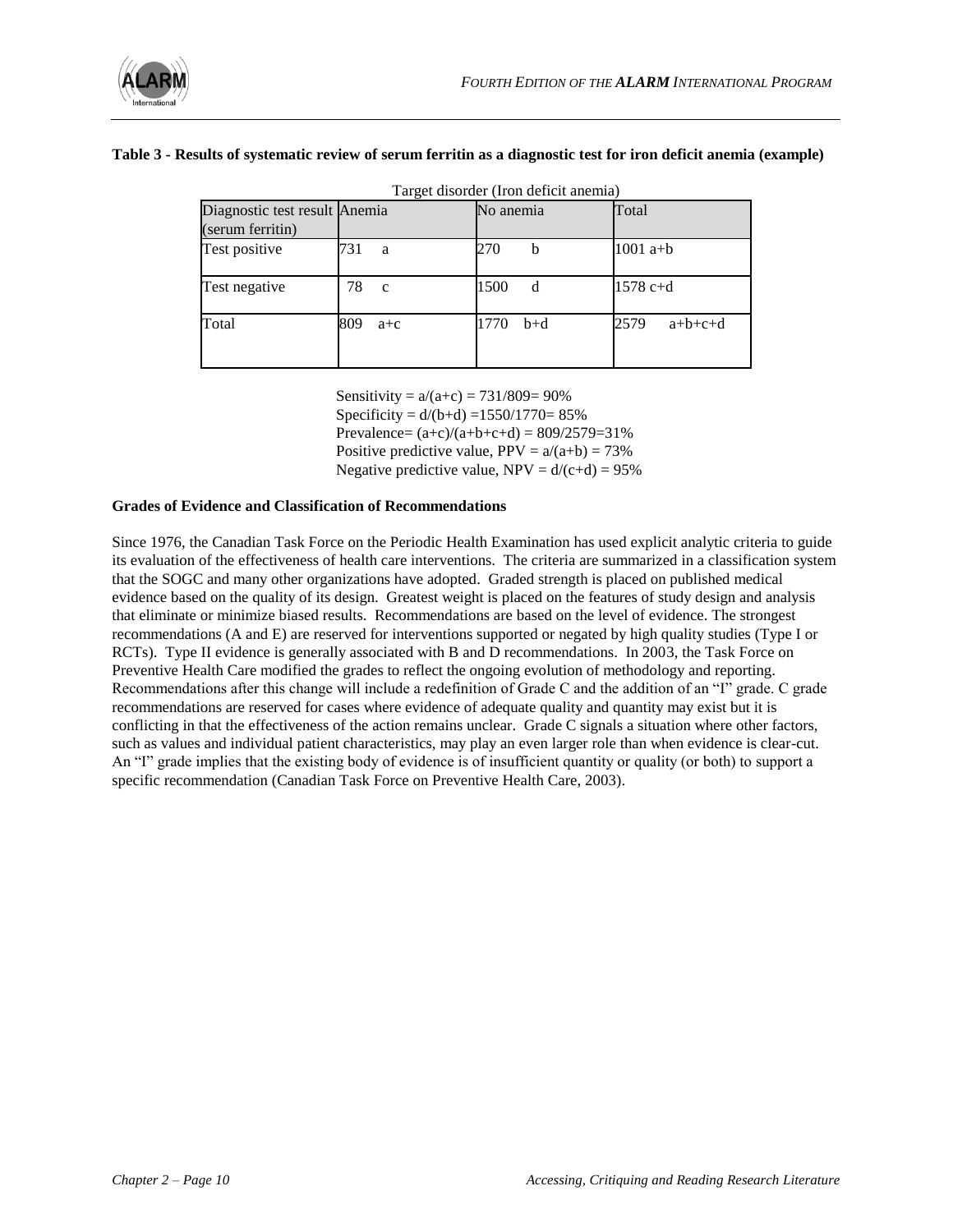

# **Summary of grades of evidence and classification of recommendations**

#### **Quality of Evidence**

| TABLE 2                                                                                                                                                                                                                                                                                                                                                                                                                                                                                                                                                                                                                                                                                                                                    |                                                                                                                                                                                                                                                                                                                                                                                                                                                                                                                                                                                                                                                                                                                                                            |
|--------------------------------------------------------------------------------------------------------------------------------------------------------------------------------------------------------------------------------------------------------------------------------------------------------------------------------------------------------------------------------------------------------------------------------------------------------------------------------------------------------------------------------------------------------------------------------------------------------------------------------------------------------------------------------------------------------------------------------------------|------------------------------------------------------------------------------------------------------------------------------------------------------------------------------------------------------------------------------------------------------------------------------------------------------------------------------------------------------------------------------------------------------------------------------------------------------------------------------------------------------------------------------------------------------------------------------------------------------------------------------------------------------------------------------------------------------------------------------------------------------------|
| <b>QUALITY OF EVIDENCE ASSESSMENT<sup>74</sup></b>                                                                                                                                                                                                                                                                                                                                                                                                                                                                                                                                                                                                                                                                                         | <b>CLASSIFICATION OF RECOMMENDATIONS74</b>                                                                                                                                                                                                                                                                                                                                                                                                                                                                                                                                                                                                                                                                                                                 |
| The quality of evidence reported in these guidelines has been<br>described using the Evaluation of Evidence criteria outlined in<br>the Report of the Canadian Task Force on the Periodic Health<br>Exam.<br>Ŀ.<br>Evidence obtained from at least one properly randomized<br>controlled trial.<br>II-1: Evidence from well-designed controlled trials without<br>randomization.<br>II-2: Evidence from well-designed cohort (prospective or<br>retrospective) or case-control studies, preferably from<br>more than one centre or research group.<br>II-3: Evidence obtained from comparisons between times or<br>places with or without the intervention. Dramatic results<br>in uncontrolled experiments (such as the results of treat- | Recommendations included in these guidelines have been<br>adapted from the ranking method described in the<br>Classification of Recommendations found in the Canadian<br>Task Force on the Periodic Health Exam.<br>A. There is good evidence to support the recommendation<br>that the condition be specifically considered in a periodic<br>health examination.<br>B. There is fair evidence to support the recommendation that<br>the condition be specifically considered in a periodic health<br>examination.<br>C. There is poor evidence regarding the inclusion or<br>exclusion of the condition in a periodic health examination,<br>but recommendations may be made on other grounds.<br>D. There is fair evidence to support the recommendation |
| ment with penicillin in the 1940s) could also be included<br>in this category.                                                                                                                                                                                                                                                                                                                                                                                                                                                                                                                                                                                                                                                             | that the condition not be considered in a periodic health<br>examination.                                                                                                                                                                                                                                                                                                                                                                                                                                                                                                                                                                                                                                                                                  |
| Ш:<br>Opinions of respected authorities, based on clinical<br>experience, descriptive studies, or reports of expert<br>committees.                                                                                                                                                                                                                                                                                                                                                                                                                                                                                                                                                                                                         | E. There is good evidence to support the recommendation<br>that the condition be excluded from consideration in a<br>periodic health examination.                                                                                                                                                                                                                                                                                                                                                                                                                                                                                                                                                                                                          |

# **Key Messages**

- 1. Health care providers have the responsibility of analyzing, researching and judging the generalizability of the results.
- 2. Health care providers have the responsibility of incorporating the best available research evidence into their daily clinical practices.
- 3. The appropriate analysis of research literature translates into appropriate clinical practice.

# *Suggestion for Applying the Sexual and Reproductive Rights Approach to this Chapter*

Health care providers should provide evidence-based care to women and their families. Have a good understanding of the literature so that you may provide this information to your clients in simple language so that they understand the reasoning behind why certain procedures are performed and so that they may become part of the decision-making process in the management of their care.

#### **Resources:**

- Canadian Task Force on Preventive Health Care. New grades for recommendations from the Canadian Task Force on Preventive Health Care. CMAJ 2003; (3)169:207–8.
- Norman G and Streiner D. *Biostatistics: The Bare Essentials*. Toronto: Mosby; 1999.
- Polit D and Hungler B. *Nursing Research*. Philadelphia: Lippincott; 1995, p 630.  $\bullet$